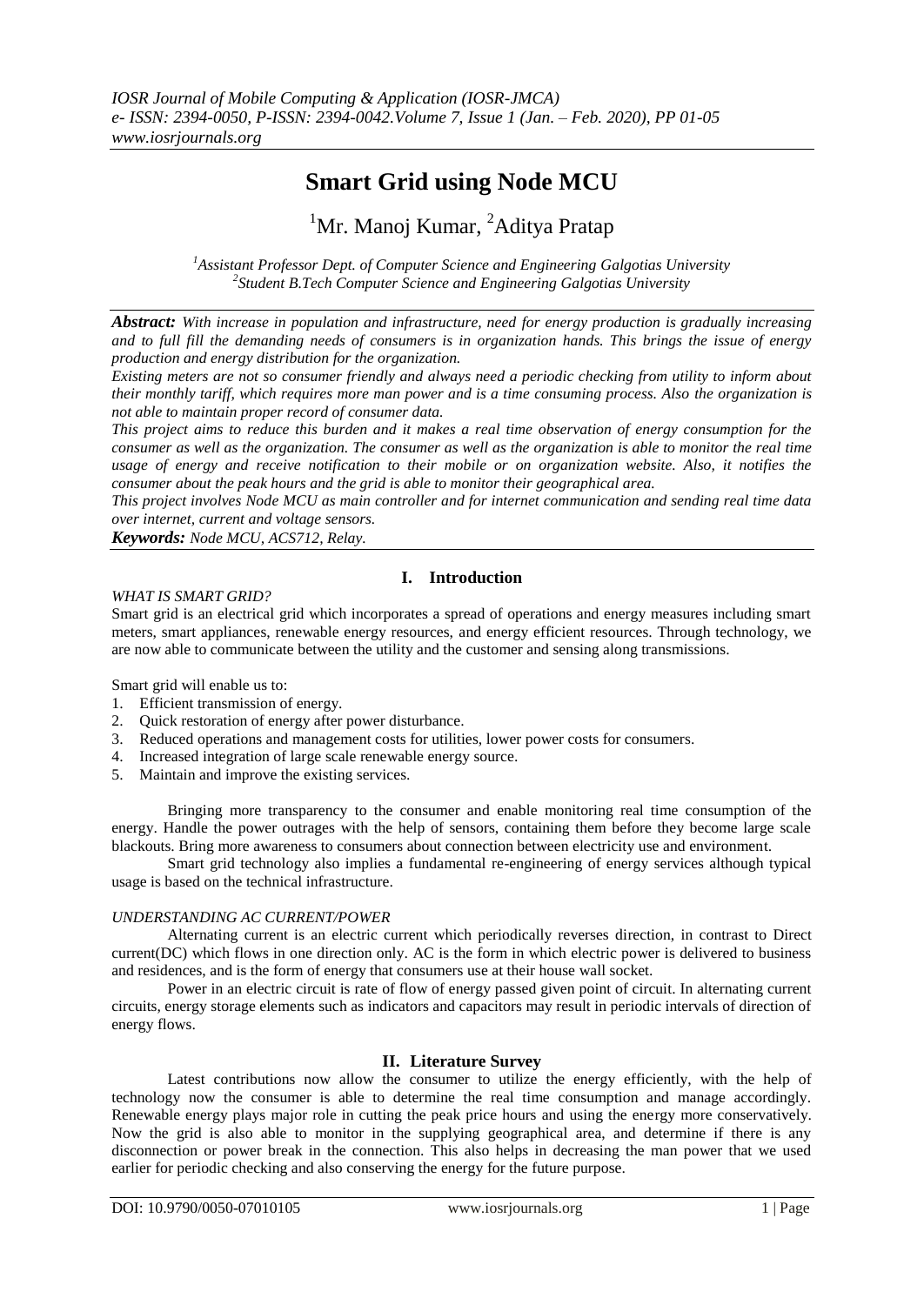Now the consumers are able to pay for the bills from their smartphones itself. Monitor the usage and allow to control the power to minimize the costs. IoT enables the organization to monitor the area for any energy theft, overloading or under-loading, power break etc. in the real time so as to resolve the issue as soon as possible to allow uninterrupted usage of energy. And through the use of renewable resources, distribution of energy becomes more efficient and supplying energy in coastal or rural areas becomes more of an easy task. Different kind of smart grid systems that are being proposed:

#### *1. SMART ENERGY METER WITH ADVANCED FEATURES AND BILLING SYSTEM*

Paper presented by University of Engineering and Technology, Taxila , presents designing, implementation of cost effective Energy Meter having demand side load management with flexible tariff plan. Smart Energy Meter with enabling feature of Automatic Meter Reading network, tampering detection, communication of billing information with consumer and utility through GSM. Using load management customer can enter daily cost reduction process. Consumer load limit is flexibly reduced during peak hours and by increasing this limit grid automatically cut off the load.

#### *2. SMART ENERGY METER*

The integration of micro-controller and GSM short message service provides the meter reading system with automatic functions that are predefined. The GSM module requires SIM card just like mobile phones to activate communication with the network. DC components are used to control AC loads. To isolate these components from each other, relays with network of resistors and diodes are used. Users can recharge and control loads remotely. Utility companies also have remote access to system such as fault diagnosis and communicating with clients. Other advantages include that system provides domestic power consumption accurately, safely and with relatively fast update rate.

#### *3. SMART COMPONENTS FOR SMART ENERGY METER*

The Smart Devices can facilitate the reductions or shifts in overall energy consumption by averaging out the energy that is being consumed on regular and timely basis. The usage of power can be recorded on database over the internet where the customer can access his account using credentials given to him. There are signals that act as indications such that extra energy other than the energy that is averaged out can be utilized at some other place. The costs are primarily high due to complex set of communications and communicationrelated features such as encryption, load profile-storage, multiple two-way secure communications, interfaces to communication and operating devices.

#### *4. ANDROID BASED SMART ENERGY METER*

The main objective of this paper is to form intelligence of normal energy meter system. In existing energy meter only the quantity of used power can be perceived, but we cannot monitor voltage, current, active power, reactive power. The process is started with the main 220V AC line that is delivered from the power line. Line voltage and current are measured by voltage and current sensor. Combination of hardware and software for the system are verified and fully tested. Although there are a few limitations and difficulties encountered during development of project, the system works as expected. By developing a sensible energy meter system and by using upcoming techniques one are often benefited in several cases.

#### *5. IP BASED SMART ENERGY METERING ENERGY SAVING*

Smart measurement and control systems contribute to energy savings and are capable of instantly receiving information about their environments. In this study, an electronic measurement and system was developed by installing an coaxial cable under WLAN with remote power access which has the power to live and control electricity consumption. The system uses sensors capable of receiving information on devices connected to the system, and has the energy saving capability to stop sleep mode power consumption. The development of the electronic measurement and system and its software are described and therefore the experimental results are presented. In the study, results are given of tests administered for various establishments by using the system algorithm with the Internet-based Group Socket System.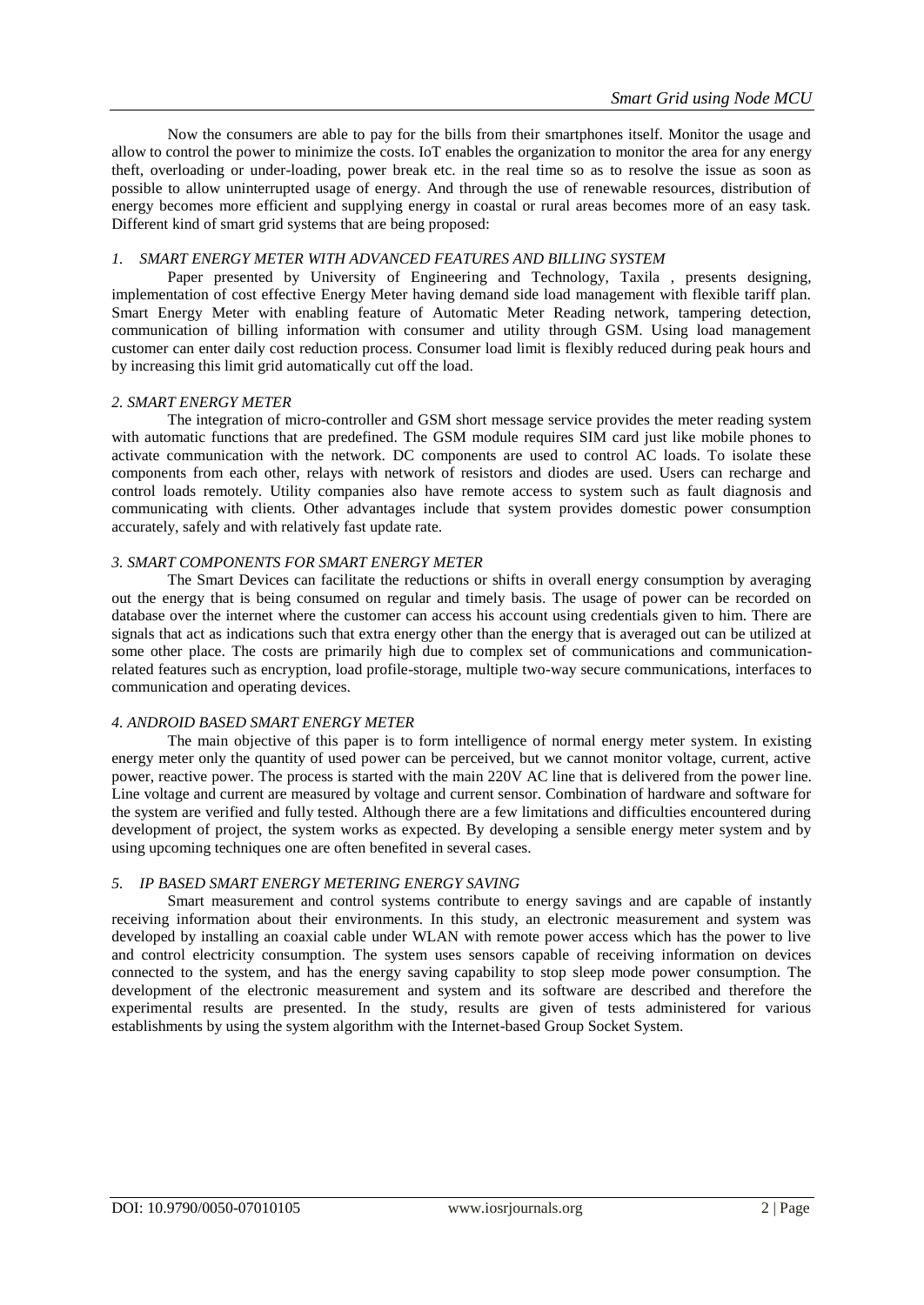| <b>Features</b>                                            | Smart<br>Meter<br>Advanced<br><b>Features</b><br>and<br><b>Billing System</b> | <b>Energy Smart Energy</b><br>with Meter | Smart<br>Components<br>for<br>Smart<br><b>Energy Meter</b> | Android Based IP<br>Smart Energy<br>Meter | Smart<br><b>Energy</b> using<br>Metering with<br><b>Energy Saving Node MCU</b> | <b>Based Smart</b><br>Grid<br>Arduino<br>and |
|------------------------------------------------------------|-------------------------------------------------------------------------------|------------------------------------------|------------------------------------------------------------|-------------------------------------------|--------------------------------------------------------------------------------|----------------------------------------------|
| <b>Billing</b>                                             | Y                                                                             | Y                                        | Y                                                          | Y                                         | Y                                                                              | Y                                            |
| <b>Theft Alert</b>                                         | Y                                                                             |                                          | Y                                                          |                                           | Y                                                                              | Y                                            |
| <b>Power</b><br>outbreak<br>Alert                          |                                                                               |                                          |                                                            |                                           |                                                                                | Y                                            |
| <b>Controlling</b><br>appliances<br>with<br>mobile<br>app. |                                                                               |                                          |                                                            |                                           | Y                                                                              | Y                                            |
| Hour<br>Peak<br>notification                               | Y                                                                             |                                          |                                                            | Y                                         |                                                                                | Y                                            |
| Real<br>time<br>usage<br>power<br>analysis                 |                                                                               |                                          |                                                            |                                           | Y                                                                              | Y                                            |

#### **III. Equipment's Used**

We have used Node MCU for communicating over internet and receiving input from the consumer/organization, ACS712 current sensor for analysing current consumption, Voltage sensor for measuring voltage, Relay is used as switch for connecting the load and controlling the relay with help of the Node MCU.

#### *1. Node MCU*

Node MCU or Node MCU ESP8266 is an open source LUA based firmware developed for ESP8266 wifi chip. The hardware design is open for edit/modify/build. Node MCU board consist of ESP8266 wifi enabled chip. Its a low cost wifi chip developed by Espressif Systems with TCP/IP protocol.

In the project, Node MCU will be used for sending energy related information like the energy consumption and the appliances connected to the consumer/organization and also taking inputs from the enduser. Several IoT platforms allow to integrate with Node MCU and allow to communicate with the board such as Blynk, ThingSpeak. Connecting the board with the relay will allow us to control it and turn on/off the appliances accordingly.

#### *2. ACS712 Current Sensor*

ACS712 is a cheap, low accuracy, harmonic source cannot measure more than 10A load current. Current sensing is done in two ways – Direct sensing and Indirect sensing.

In direct sensing, to detect current Ohm's law is used to measure the voltage drop occurred in wire when current flows through it. Current flowing through conductor causes a voltage drop. Relation between current and voltage is given by Ohm's law. So, current sensor detects current in wire or conductor and generates signal proportional to be detected current wither in form of analog voltage or digital output.

#### *3. Relay*

Relay is used to connect appliances and equipment channel needs a 15-20mA driver current. It can be used to control various appliances and equipment's with large current. It is equipped with high-current relays that work under ACS250V 10A or DC30V.

Relay closes at low level with indicator on, released at high level with indicator off. VCC is system power source and consists of input pins to accept instructions from an external source.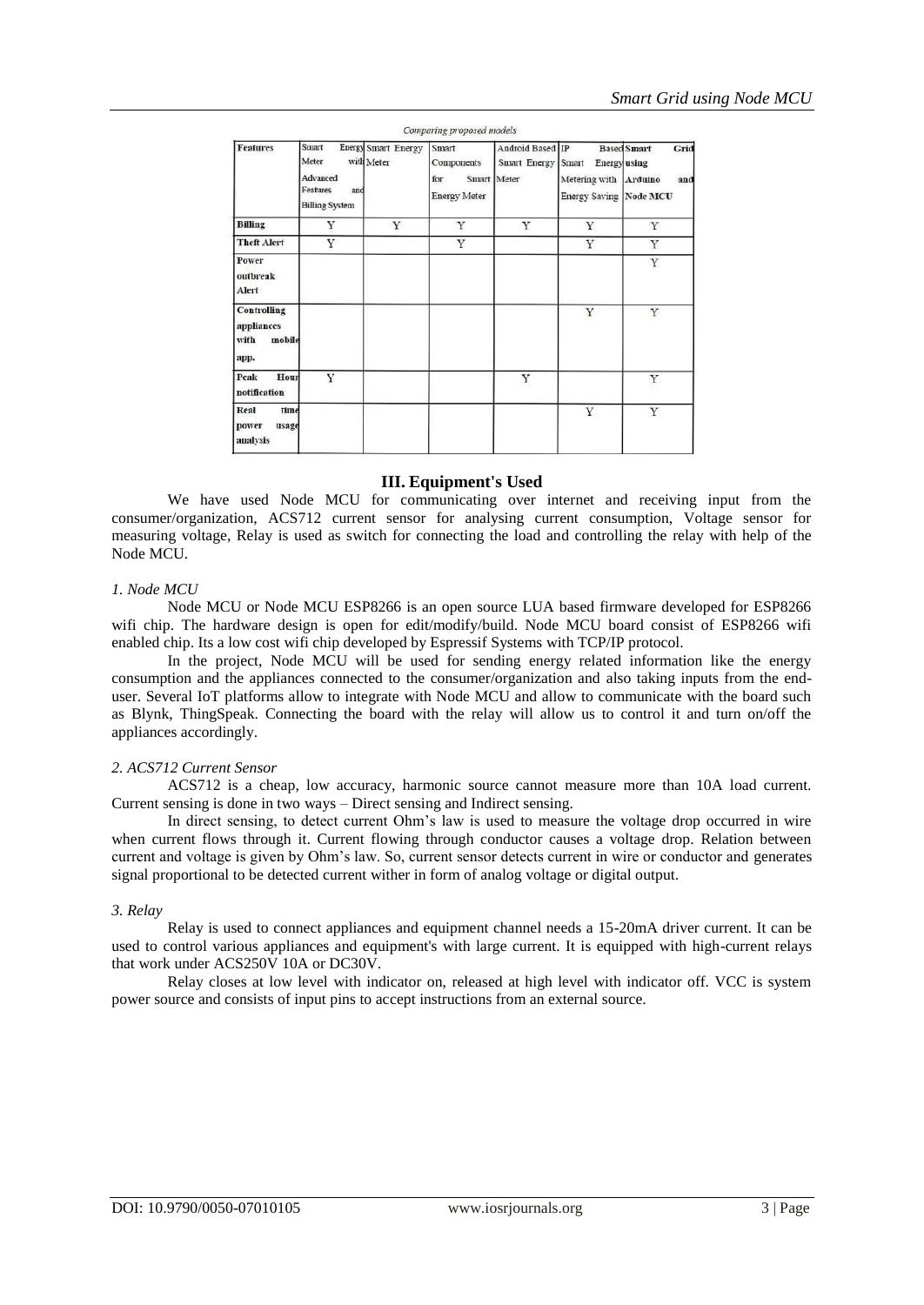### **IV. Methodology**

First circuit will tell about the black out or any energy loss situation that may be caused by any natural disaster or wiring problem.



Connection established is Node MCU with Relay. The output signal of ACS712 sensor is connected with A0 pin of Node MCU. 2 channels of relay are connected in 3 way switching. This allow to control the load from any of two channels. With ACS712 connected, we can get to know if we are getting signal from channels or not.

Second connection is to get information about current intensity, power usage, voltage status and reading input from the user.



The above diagram describes the layout of how the channels are layed out in Blynk. Channel status shows running as well as we can see the readings of passing current.

We can control passing current with either of the channel.

For the second circuit, we are checking about the current reading, load monitoring, voltage status and the bill generation. Bill is updated on hourly status. And we can also compare the status of the current and load.



DOI: 10.9790/0050-07010105 www.iosrjournals.org 4 | Page